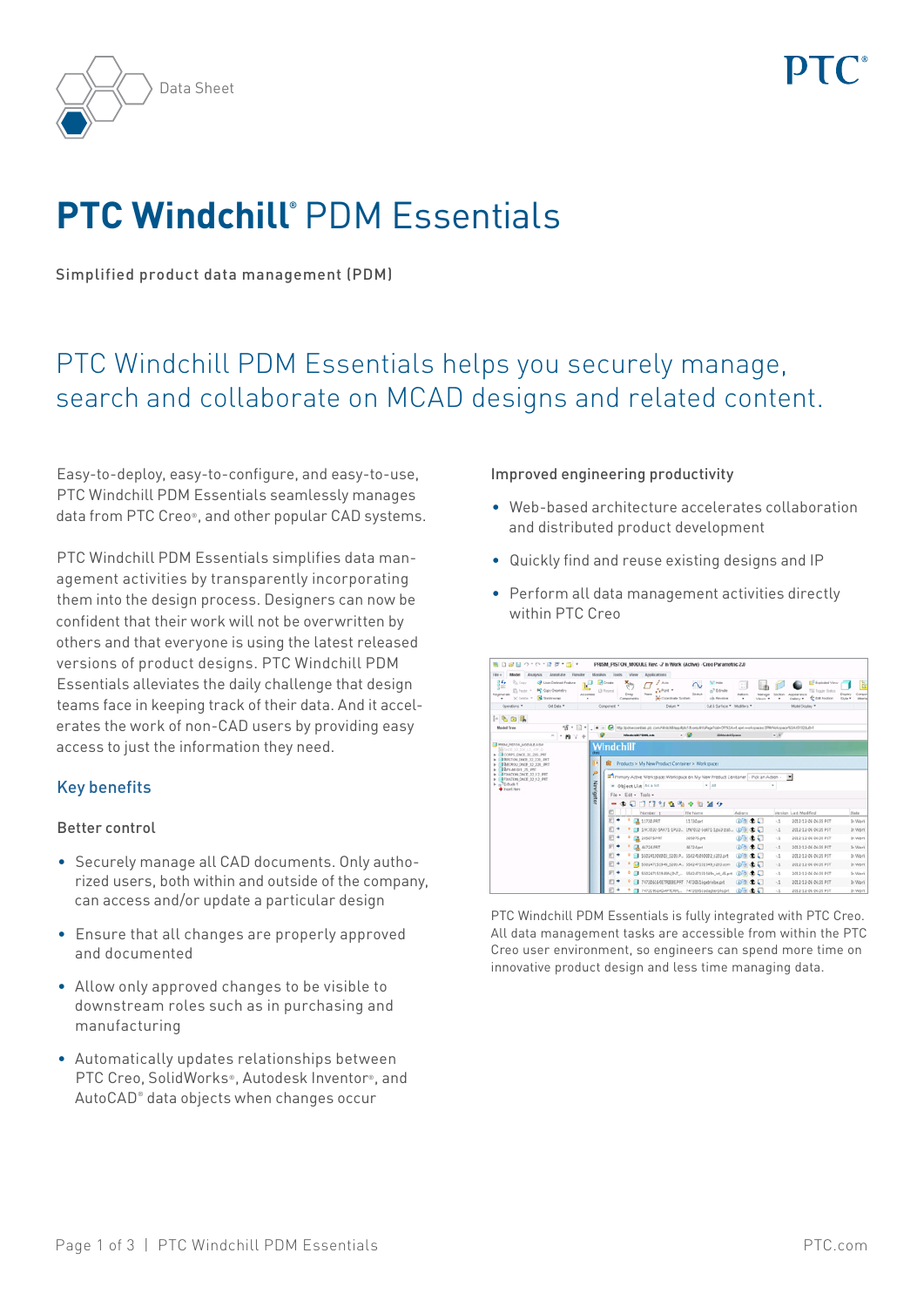

#### Reduce risk

- Ensure users can quickly find the right item, and the right version of that item
- • Minimize the potential for scrap, delays and cost overruns associated with manufacturing using the wrong part or drawing versions
- Allow teams to work without fear of overwriting changes made by others and losing time/data

#### Growth potential

- Right-sized for the existing needs of a smaller team and company but also provides the foundation for any potential future requirements
- Easily expand from PTC Windchill PDM Essentials to PTC Windchill in the future. No database upgrade or technical conversion steps means you can quickly take advantage of capabilities such as closed-loop change management, ECAD data management and multi-site database replication

|                                                               | Number Scheme Publishing Version Scheme Participants Attributes |                                                                                  |
|---------------------------------------------------------------|-----------------------------------------------------------------|----------------------------------------------------------------------------------|
|                                                               |                                                                 |                                                                                  |
|                                                               |                                                                 | The version scheme must be configured before creating data that uses the scheme. |
| ASME Y 14.35 (-.1, A.0, B.0)                                  |                                                                 |                                                                                  |
|                                                               |                                                                 |                                                                                  |
| ASME Y 14.35 (-.1, A.0, B.0)<br>Simple Letter (A.1, B.1, C.1) |                                                                 |                                                                                  |

PTC Windchill PDM Essentials configuration wizards walks you through setting up the system.

# Features and specifications

### Comprehensive data management capabilities

- • Centralized vaulting and revision control of PTC Creo, AutoCAD, Solidworks, Autodesk Inventor, PTC Pro/ENGINEER Wildfire®, PTC Creo Elements/Direct® , and PTC Mathcad models and structures
- Manage all PTC Creo data files and associations, including family tables, assembly-part relationships, and external simplified representations
- Powerful searching tools, product configuration reports, and easy copying/renaming of existing designs to facilitate design reuse
- • Produce both baseline and 'as-stored' configurations
- • Produce comprehensive, accurate BOMs and relationship reports
- "Lock" standard parts and assemblies to prevent unwanted changes

#### Integrated with MCAD user environment

- • All data management commands are accessible from within the PTC Creo embedded browser
- Check-in/Check-out models directly from within Solidworks. AutoCAD or Autodesk Inventor

#### Visualization

- • Access 'lightweight' graphical images of stored PTC Creo data
- • Markup, measure, and section 3D images
- • Automatically publish viewables and other formats such as thumbnails for quick viewing, PDF/DXF for drawings and IGES/STL for molds/rapid prototyping